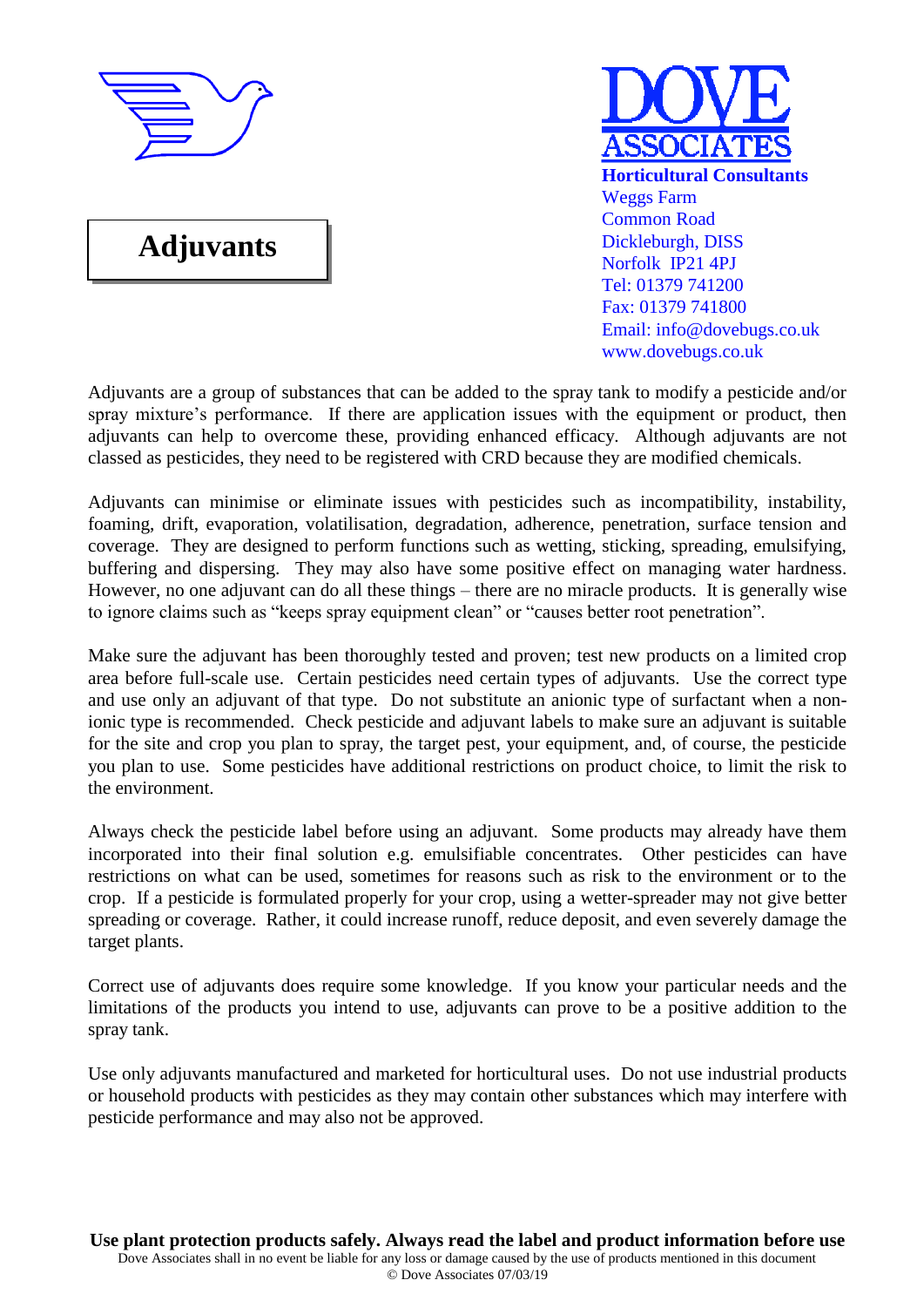The key adjuvant categories are as follows:

# **Acidifiers**

These lower the pH of a pesticide product.

Acidifiers include Guide, Li-700 and Spraymac.

## **Buffers**

These tend to stabilise the pH at a constant level. Most pesticide solutions are stable between pH 5.5 and 7.0. Pesticides diluted with hard water do not always penetrate the tissue so effectively.

Buffers include Companion Gold.

## **Compatibility agents**

Products that facilitate more uniform mixing of liquid fertiliser and pesticides, or mixing of two or more pesticides in a tank mix with any liquid carrier.

## **Crop oils**

Petroleum- or vegetable-based product generally containing 2% emulsifier and 98% oil. These can aid product absorption by the plant as they soften the cuticle. They can also increase the risk of leaf scorch in hot, sunny conditions.

## **De-foaming agents**

Some pesticides cause foaming in the tank. This can be the result of the type of surfactant used or tank agitation. A de-foaming adjuvant can suppress both surface foam and trapped air in the spray mixture.

De-foamers include Companion Gold.

# **Drift retardants**

Products used in spray mixtures to reduce drift. Include Silwet-L77, Designer, Li-700 and Guide.

## **Plant penetrants**

Products that enhance a liquid's ability to penetrate plant roots, leaves, and stems. They can be quite specific to plant types. Some herbicides and translocated fungicides can be enhanced by penetrants.

Penetrants (for general crops) include Guide, Headland Fortune, Headland Intake, Katalyst, Li-700 and Wetcit.

## **Stickers**

Adjuvants that increase the adhesiveness of finely divided solids to solid surfaces. They also decrease the amount that is washed off by rain or irrigation, reduce evaporation and in some cases, reduce the UV degradation.

Stickers include Asu Flex, Bio Syl, Biofilm, Biothene, Bond, Broad Flex, Companion Gold, County Mark, Designer, Desikote Max, Eco-Flex, Elan Xtra, Gateway, Gly-Flex, Gly Plus A, Grenadier, Headland Guard Pro, Impala, Intracrop Agwet GTX, Intracrop Boost, Level, Meco Flex, Nu Film P, Profit Oil, Sprayfast, Spray-Fix, Spraygard, Stika and Zigzag.